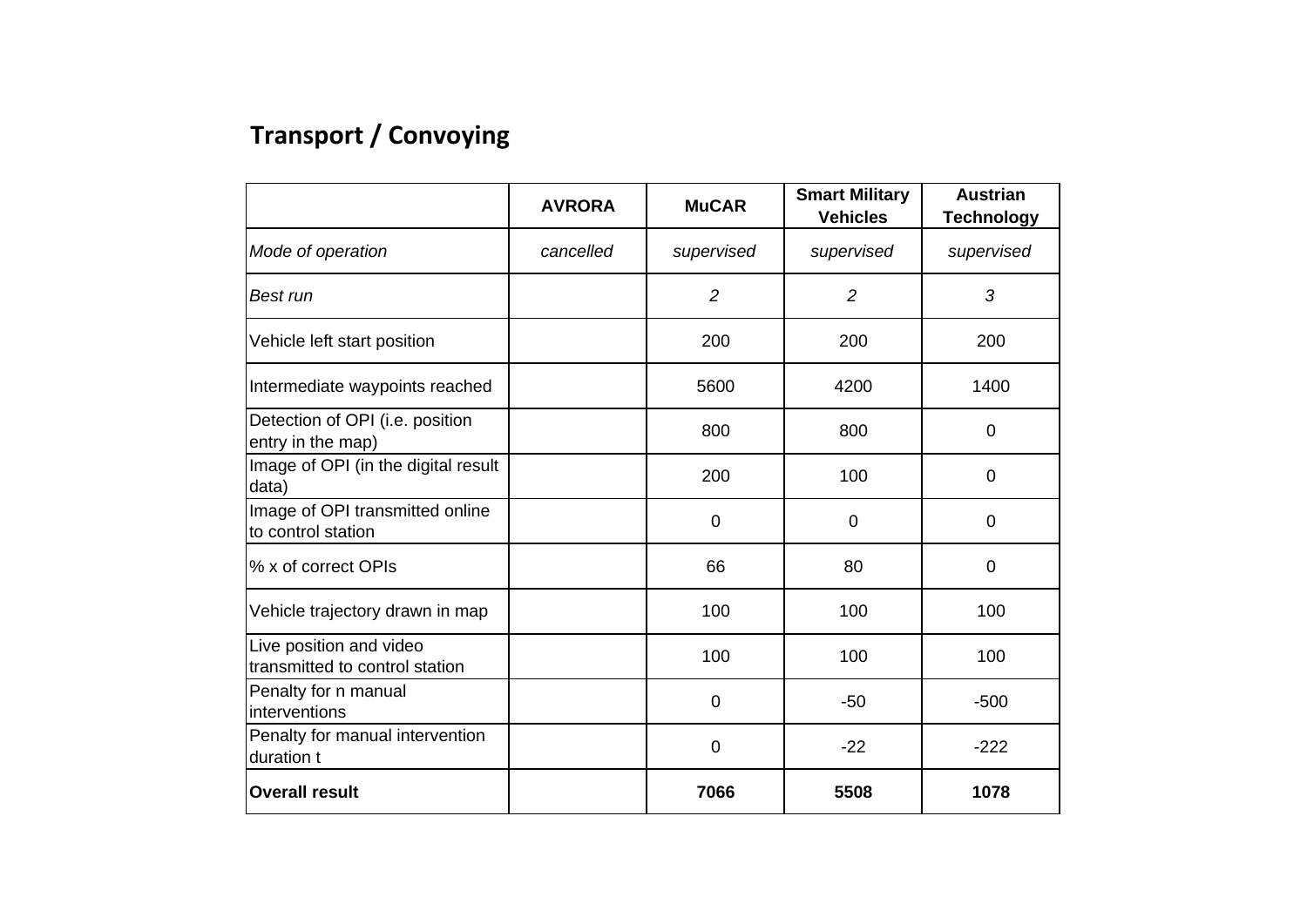|                                                            | <b>ELP</b>     | <b>AVRORA</b> | <b>IMM</b>   | Cobham         | bebot          | Fraunhofer<br><b>FKIE</b> | Austrian<br><b>Technology</b> | TNO - NLD<br><b>EODD</b> | active<br><b>ROBOTICX</b> |
|------------------------------------------------------------|----------------|---------------|--------------|----------------|----------------|---------------------------|-------------------------------|--------------------------|---------------------------|
| Mode of operation                                          | teleoperated   | withdrawn     | autonomus    | teleoperated   | teleoperated   | supervised                | teleoperated                  | teleoperated             | teleoperated              |
| <b>Best run</b>                                            | $\overline{c}$ |               | $\mathbf{1}$ | $\overline{c}$ | $\overline{2}$ | $\overline{c}$            | $\overline{c}$                | $\overline{c}$           | $\overline{c}$            |
| Vehicle entered building                                   | 100            |               | 300          | 100            | 100            | 200                       | 100                           | 100                      | 100                       |
| Map of area produced                                       | 0              |               | 750          | $\mathbf 0$    | 375            | 500                       | 375                           | $\mathbf 0$              | 250                       |
| Detection of OPI (i.e. position entry in<br>the map)       | $\mathbf 0$    |               | $\mathbf 0$  | 300            | $\mathbf 0$    | $\mathbf 0$               | 200                           | 300                      | 0                         |
| Image of OPI (in the digital result data)                  | 100            |               | $\mathbf 0$  | 150            | $\mathbf 0$    | $\mathbf 0$               | $\mathbf 0$                   | 100                      | 50                        |
| Image of OPI transmitted online to<br>control station      | 300            |               | $\mathbf 0$  | 300            | $\mathbf 0$    | $\mathbf 0$               | 200                           | 300                      | 100                       |
| % x of correct OPIs                                        | 0              |               | $\mathbf 0$  | 50             | $\mathbf 0$    | $\mathbf 0$               | 50                            | 50                       | 50                        |
| Vehicle trajectory drawn in map                            | 0              |               | $\mathbf 0$  | 100            | $\mathbf 0$    | 100                       | 100                           | $\mathbf 0$              | 100                       |
| Live position and video transmitted to<br>control station  | 100            |               | $\mathbf 0$  | 100            | 100            | 100                       | 100                           | 100                      | 100                       |
| Mission completed in time                                  | 500            |               | $\mathbf 0$  | 500            | $\mathbf 0$    | $\mathbf 0$               | $\mathbf 0$                   | 500                      | $\mathbf 0$               |
| Penalty for n manual interventions                         | 0              |               | $\Omega$     | $\mathbf 0$    | $\mathbf 0$    | $-50$                     | $\mathbf 0$                   | $\mathbf 0$              | $-100$                    |
| Penalty for manual intervention<br>duration t              | $\mathbf 0$    |               | $\mathbf 0$  | 0              | $\mathbf 0$    | $-16$                     | 0                             | $\mathbf 0$              | $-133$                    |
| Bonus: Detection of radiological<br>source (marked in map) | 750 *          |               | $\mathbf 0$  | 1500           | 750            | $\mathbf 0$               | 1500                          | 1500                     | 0                         |
| <b>Overall result</b>                                      | 1850           |               | 1050         | 3100           | 1325           | 834                       | 2625                          | 2950                     | 517                       |

*Remark: \*) Only half the points, because radiological sources were marked, but map was not correctly transmitted.*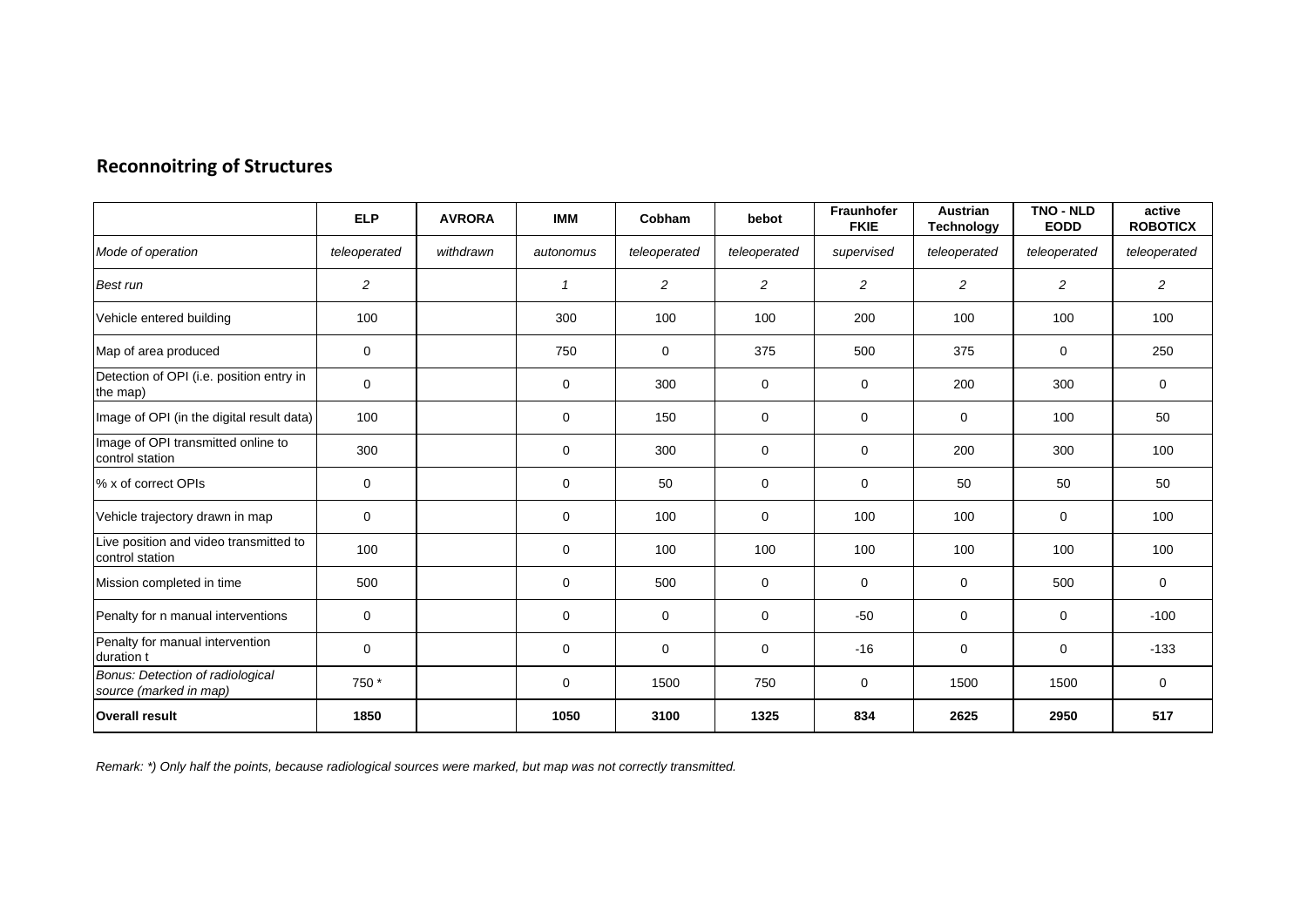## **Transport / Mule – repeated shuttling between two camps**

|                                                           | <b>AVRORA</b> | bebot        | <b>ARTOR</b> | <b>MuCAR</b> | <b>Smart Military</b><br><b>Vehicles</b> | <b>Austrian</b><br><b>Technology</b> | active<br><b>ROBOTICX</b> |
|-----------------------------------------------------------|---------------|--------------|--------------|--------------|------------------------------------------|--------------------------------------|---------------------------|
| Mode of operation                                         | Autonomous    | Supervised   | Autonomous   | Supervised   | Supervised                               | Supervised                           | Teleoperated              |
| Best run                                                  | cancelled     | $\mathbf{1}$ | 1            | $\mathcal I$ | $\mathcal I$                             | $\overline{c}$                       | $\mathcal I$              |
| Vehicle left start position P1                            |               | 200          | 300          | 200          | 200                                      | 200                                  | 100                       |
| Turning point P2 (i.e. end of<br>teach-in) reached        |               | 200          | 300          | 200          | 200                                      | 200                                  | 0                         |
| Target points (P1/P2) reached<br>(during shuttling)       |               | 300          | 1200         | 1500         | 1200                                     | 600                                  | $\mathbf 0$               |
| Detection of OPI (i.e. position<br>entry in the map)      |               | $\mathbf 0$  | 0            | 600          | 200                                      | 0                                    | $\mathbf 0$               |
| Image of OPI (in the digital result<br>data)              |               | $\mathbf 0$  | 0            | 200          | 100                                      | 0                                    | $\mathbf 0$               |
| Image of OPI transmitted online<br>to control station     |               | $\pmb{0}$    | 0            | $\mathbf 0$  | 0                                        | 0                                    | $\pmb{0}$                 |
| % x of correct OPIs                                       |               | $\pmb{0}$    | 0            | 100          | 50                                       | 0                                    | $\mathsf 0$               |
| Live position and video<br>transmitted to control station |               | 100          | 0            | 100          | 100                                      | 100                                  | 100                       |
| Penalty for n manual<br>interventions                     |               | $-150$       | $-175$       | $-200$       | $-350$                                   | $-200$                               | $-200$                    |
| Penalty for manual intervention<br>duration t             |               | $-33$        | $-33$        | $-120$       | $-185$                                   | $-166$                               | $-83$                     |
| Bonus: Human-guided teach-in                              |               | 600          | 900          | 600          | 600                                      | 600                                  | 300                       |
| Bonus: New route found after<br>change of environment     |               | $\pmb{0}$    | $\mathbf 0$  | 700          | 350                                      | 350                                  | $\mathsf 0$               |
| Bonus: Heavy payload carried                              |               | $\mathbf 0$  | 0            | 300          | 300                                      | 300                                  | 100                       |
| <b>Overall result</b>                                     |               | 1217         | 2492         | 4180         | 2765                                     | 1984                                 | 317                       |